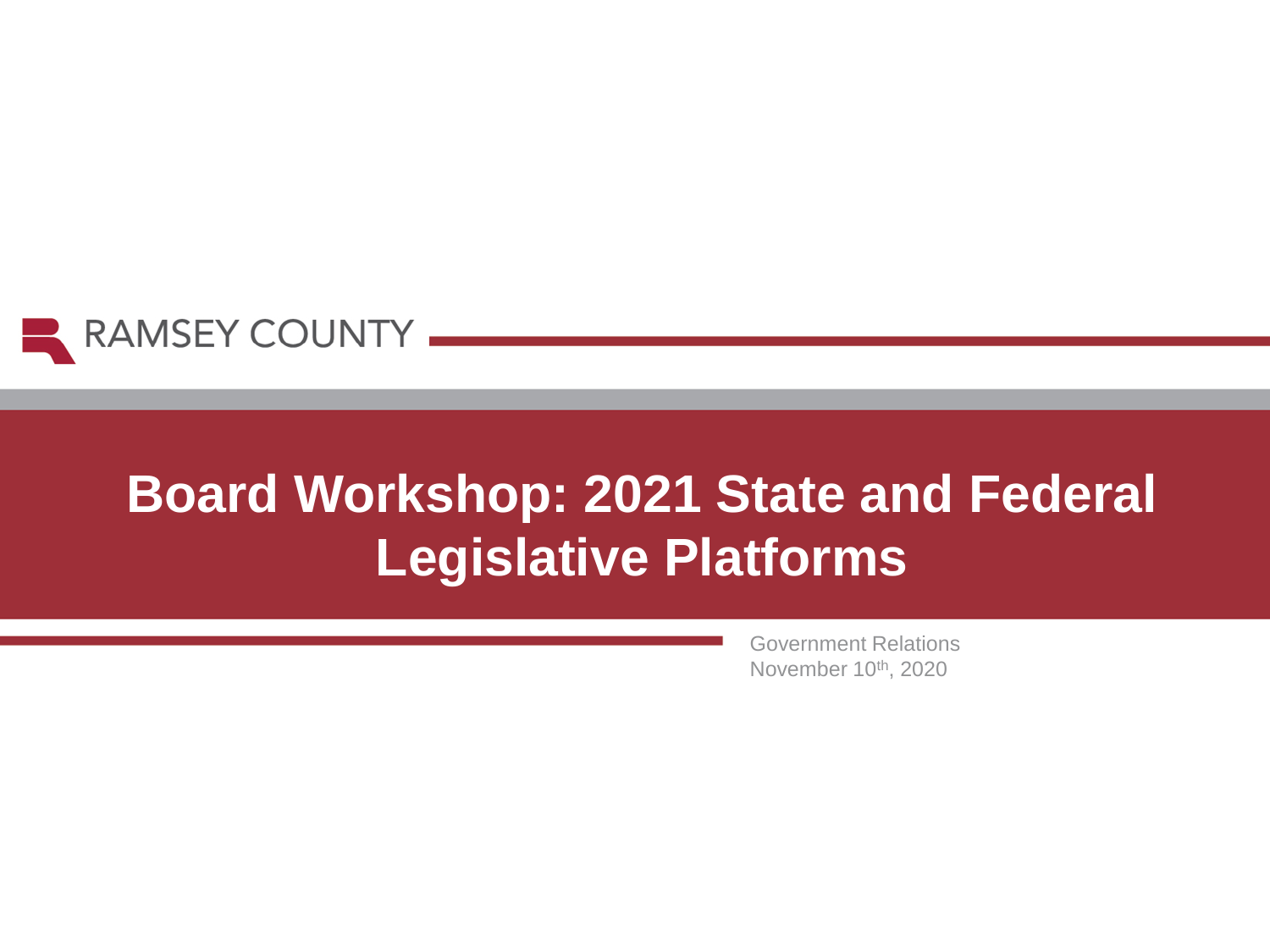

# **Agenda**

1. Introductions. Commissioner McGuire

- 2. Workshop overview Jennifer O'Rourke
- 3. Purpose and desired outcomes
- 4. Process for developing platforms
- 5. State platform discussion
- 6. Federal platform discussion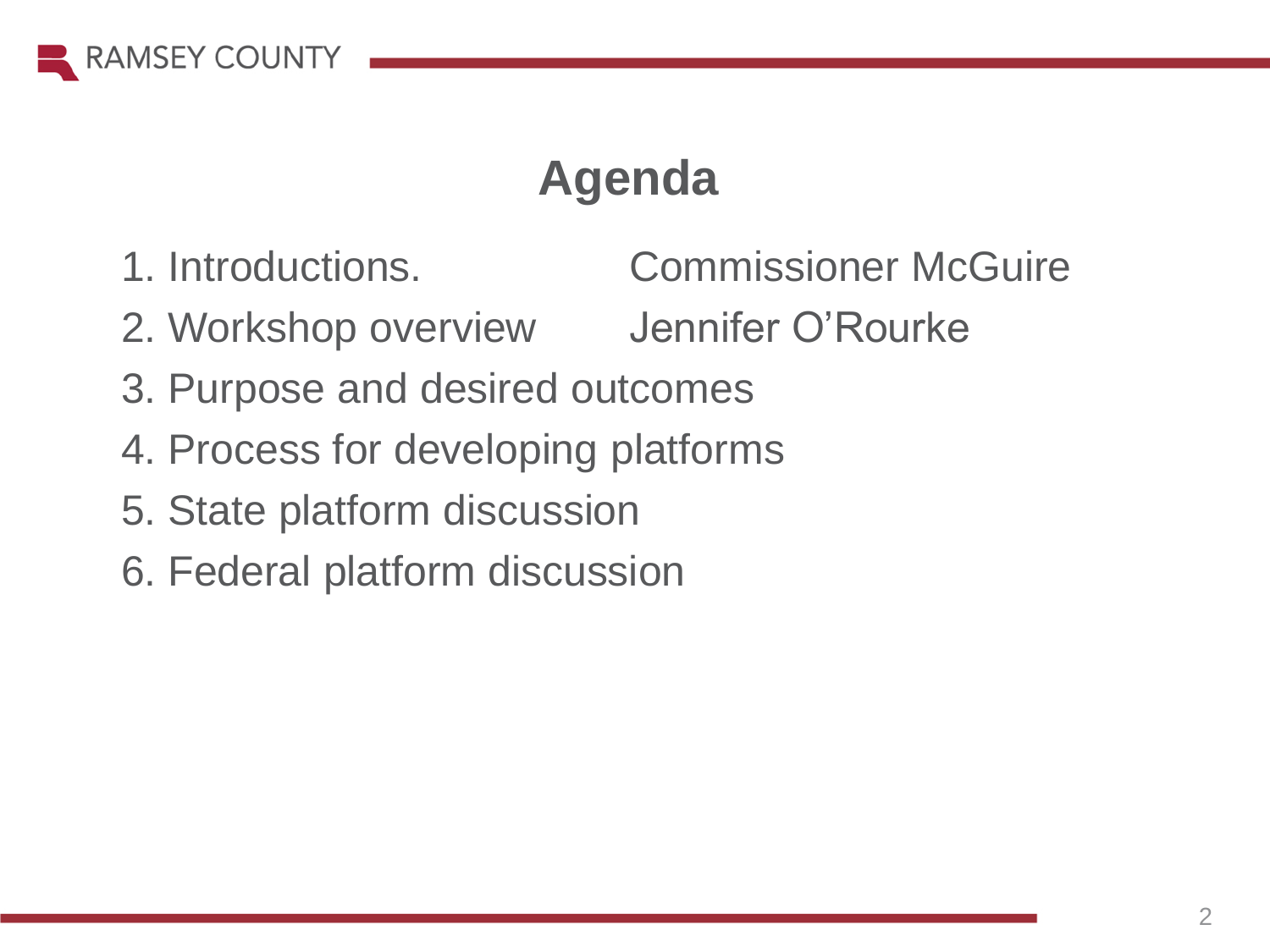

## **Purpose of Workshop**

- Share development process and next steps.
- Review DRAFT state and federal legislative platforms.
- Discussion and take input for items to refine, add, remove or reprioritize.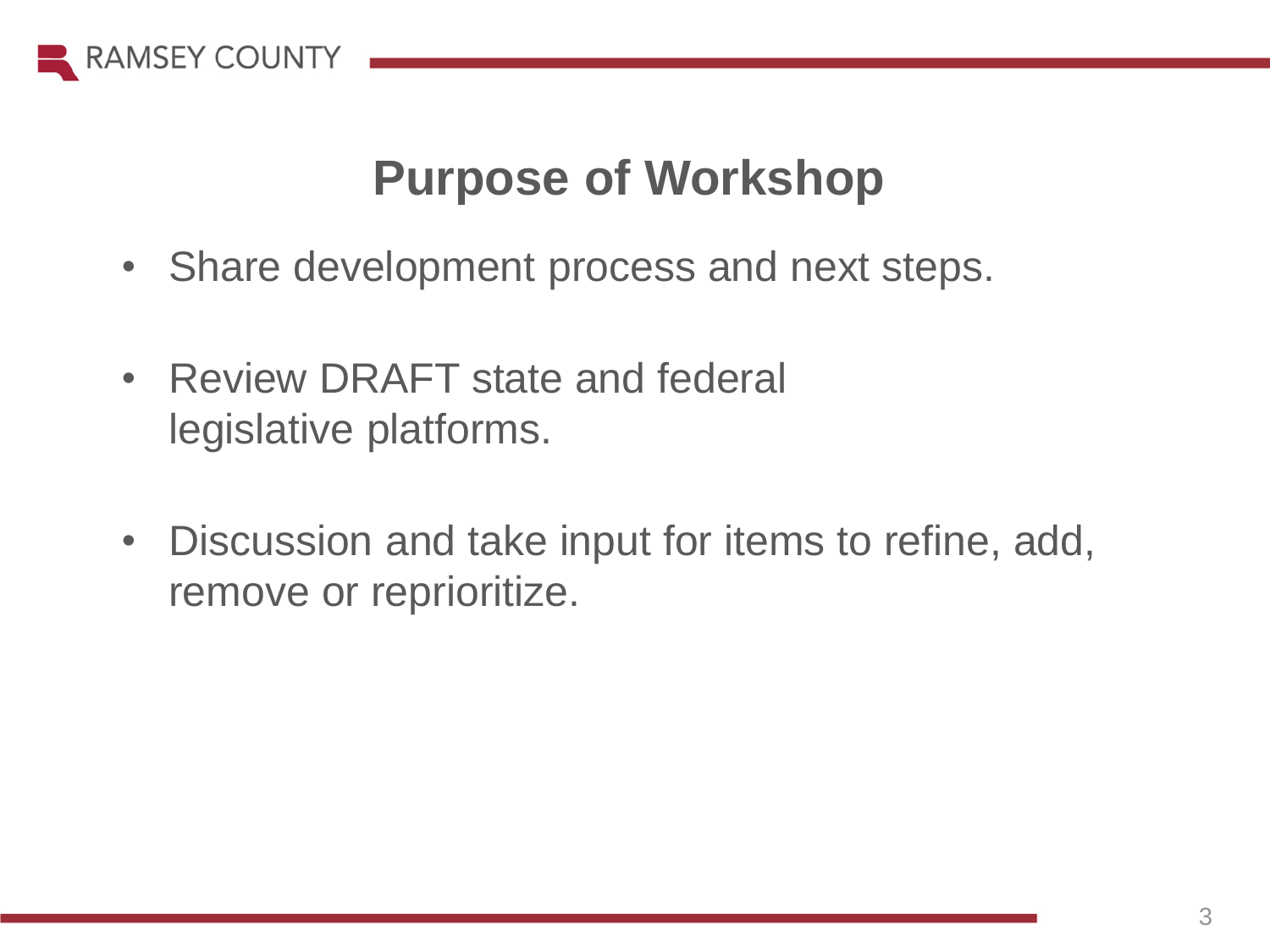

# **Timeline for developing 2021 platforms**

- **June – October** 5 special sessions, Chapter 3 Bonding Bill
- **Mid-September** AMC Policy Conference; committee priorities.
- **September/October** Executive Team, Service Teams 2021 platforms for budget concerns, new ideas, deletions & changes.
- **Ongoing** Meet with Chairs of Legislative Committee, strategy for new legislators, community engagement, virtual settings.
- **Today** Board Workshop on draft State and Federal Platforms
- **November** Fine tune priorities and platforms Executive Team, Commissioners and senior staff.
- **December 1** Submit to Legislative Committee of the Whole.
- **December 15** Approval by Board of Commissioners.
- **Tentative January 7th or 8th** Official Delegation meeting with Commissioners and Legislators.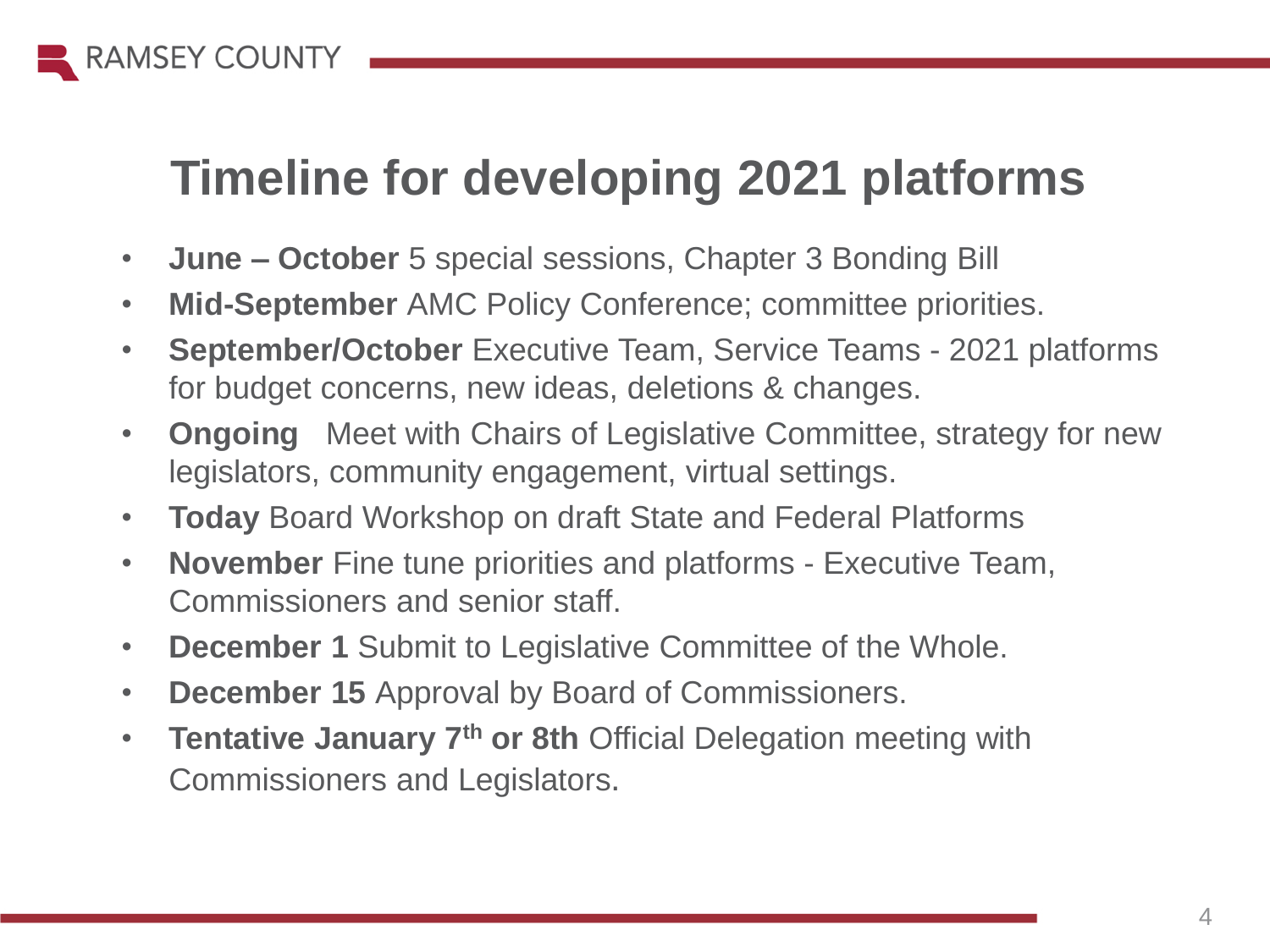

# **Expanded Engagement Efforts**

- Streamlined document aligning items with Strategic Priorities' Racial Equity Impacts and Community Participation.
- Meeting with individual legislators to discuss 2021 priorities.
- Brainstorming other ways to educate new legislators. (e.g. Ramsey County orientation)
- Early January for virtual legislative delegation meeting with commissioners and legislators to officially present platforms.
- Two town halls on Legislative Involvement 101 December 7 & 9<sup>th</sup> for community and staff.
- New for 2021: Adding virtual weekly staff meeting check in. Continue written weekly updates during session for commissioners, subject-matter-expert staff (SMEs).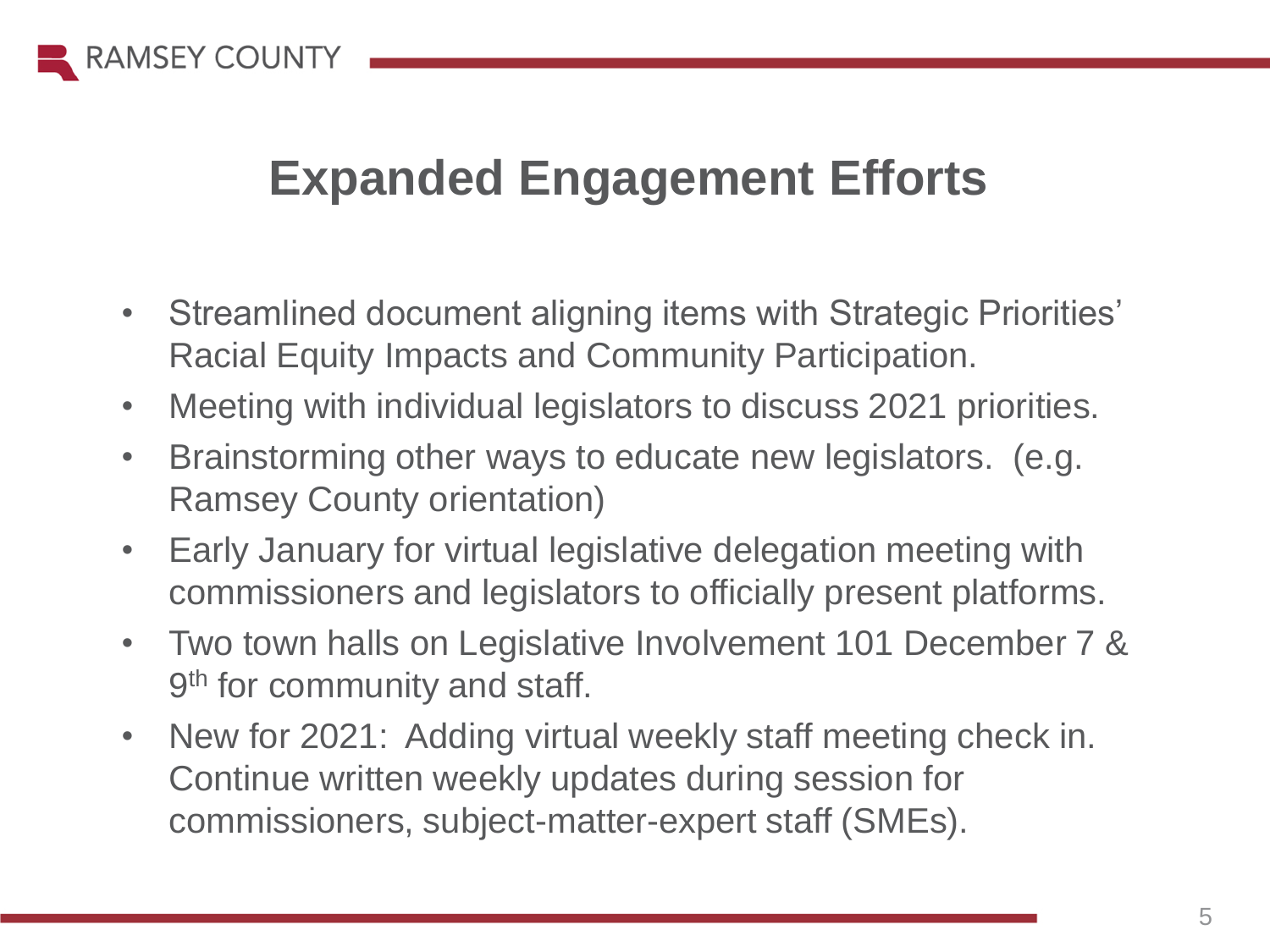

# **2020 State Platform Priorities**

- Housing stability (affordability and homelessness).
- Update Minn. Stat. 383A.404 (Community Corrections management).
- Addressing racial disparities in out-of-home placements.
- Support transportation funding that includes new revenue for roads, bridges and transit.
- Ramsey County bonding priorities.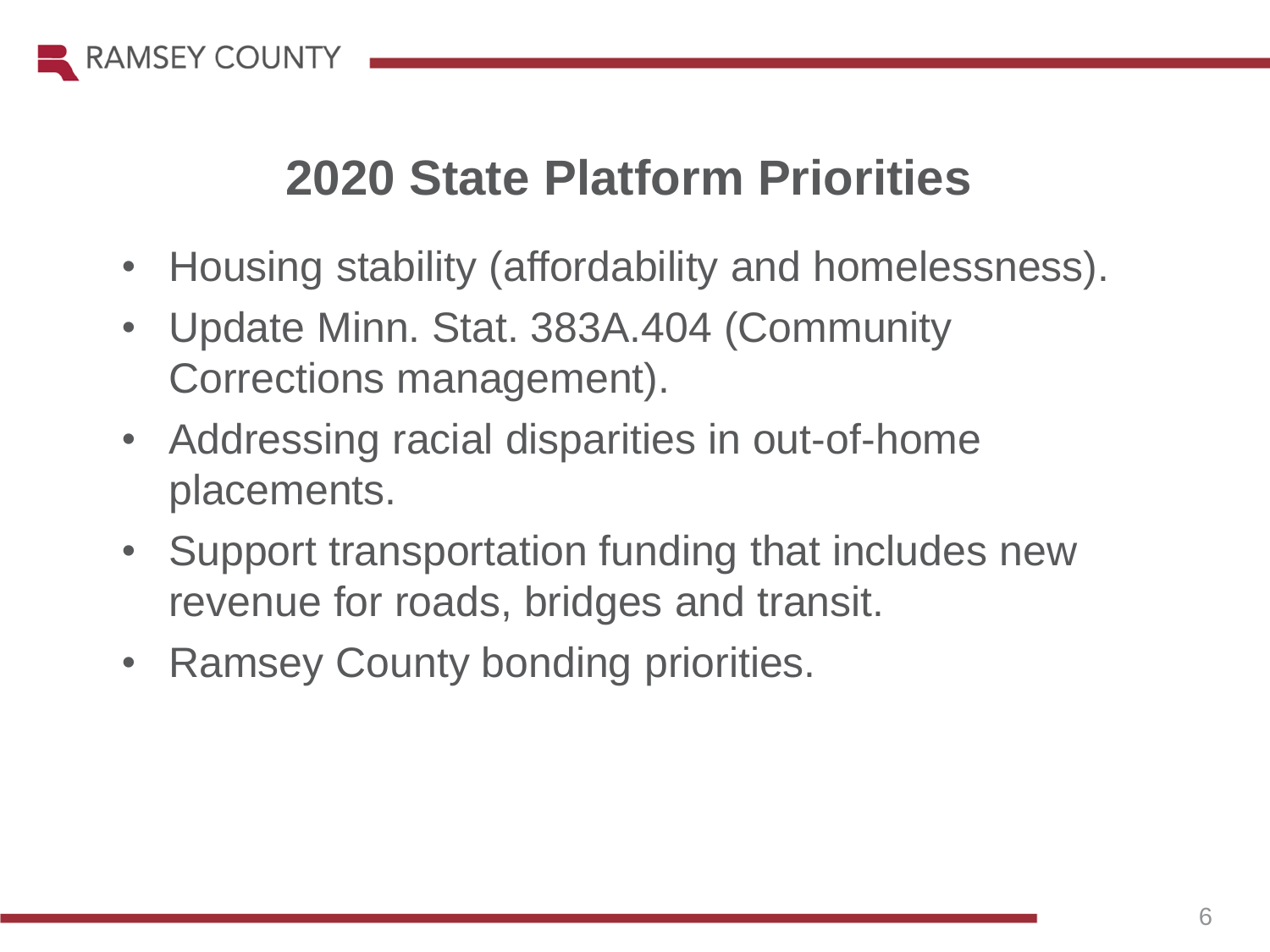

## **2020 State Platform Wins**

- Headline achievements in 2020:
	- Bonding wins with
		- \$1.8M Battle Creek Winter Rec
		- \$7M Recycling and Energy Center improvements
		- \$1.5M 35E/County Road J
		- \$52M for Kellogg Avenue/Third Street bridge
	- Waivers
	- Defense of Ramsey County federal CARES dollars
	- Updated MN Statute 383A.404 community correction administrative alignment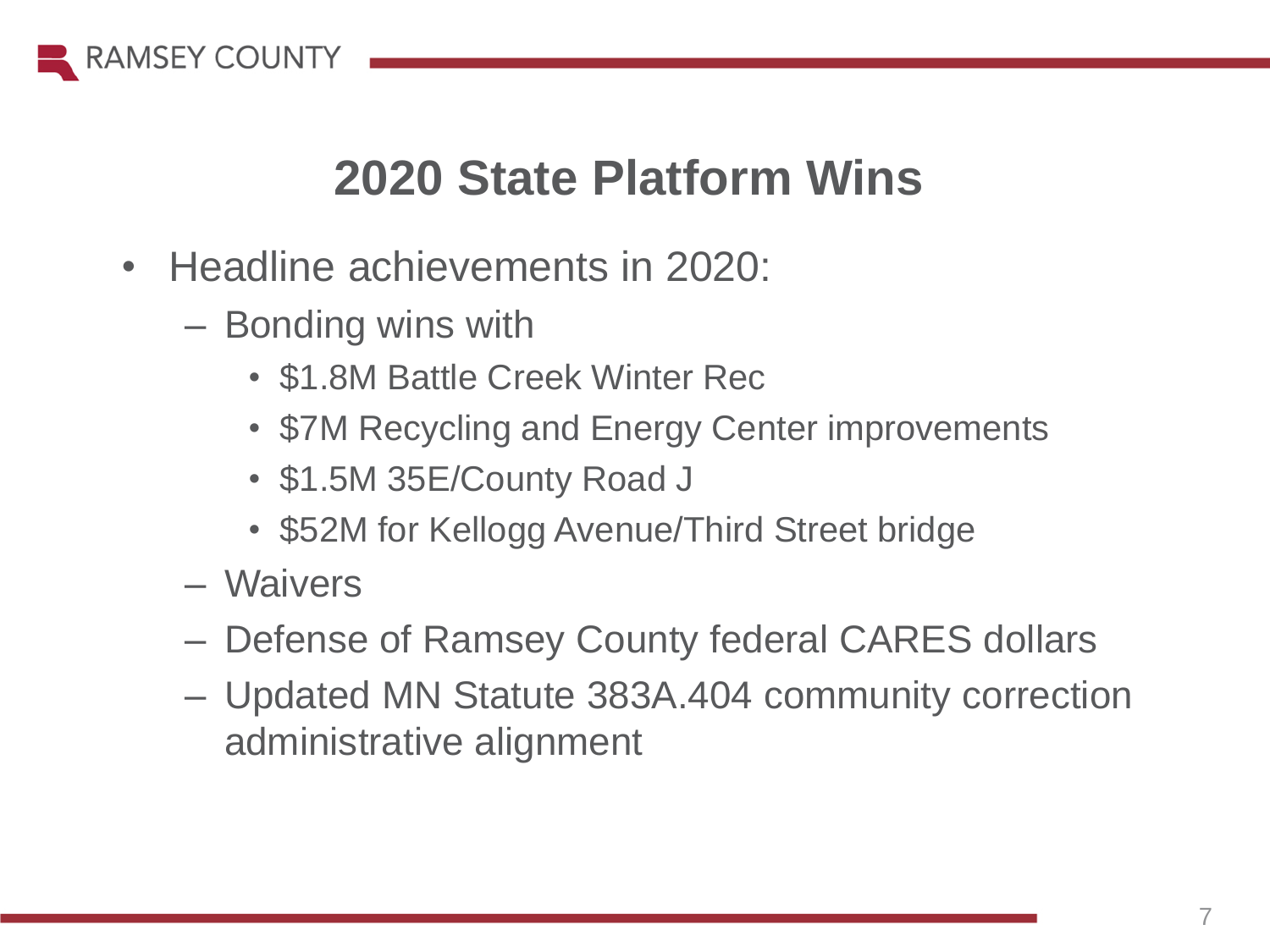

## **Remaining 2020 Bonding Priorities**

| 1. Riverfront Property - Riversedge                    | \$40M                 |
|--------------------------------------------------------|-----------------------|
| 5. Rush Line BRT                                       | \$2.5M                |
| 6. Riverview Corridor                                  | \$2.5M                |
| 7. Twin Cities Milwaukee Chicago 2 <sup>nd</sup> Train | \$4M (\$10M?)         |
| 8. Gibbs Farm                                          | \$7.1M (support item) |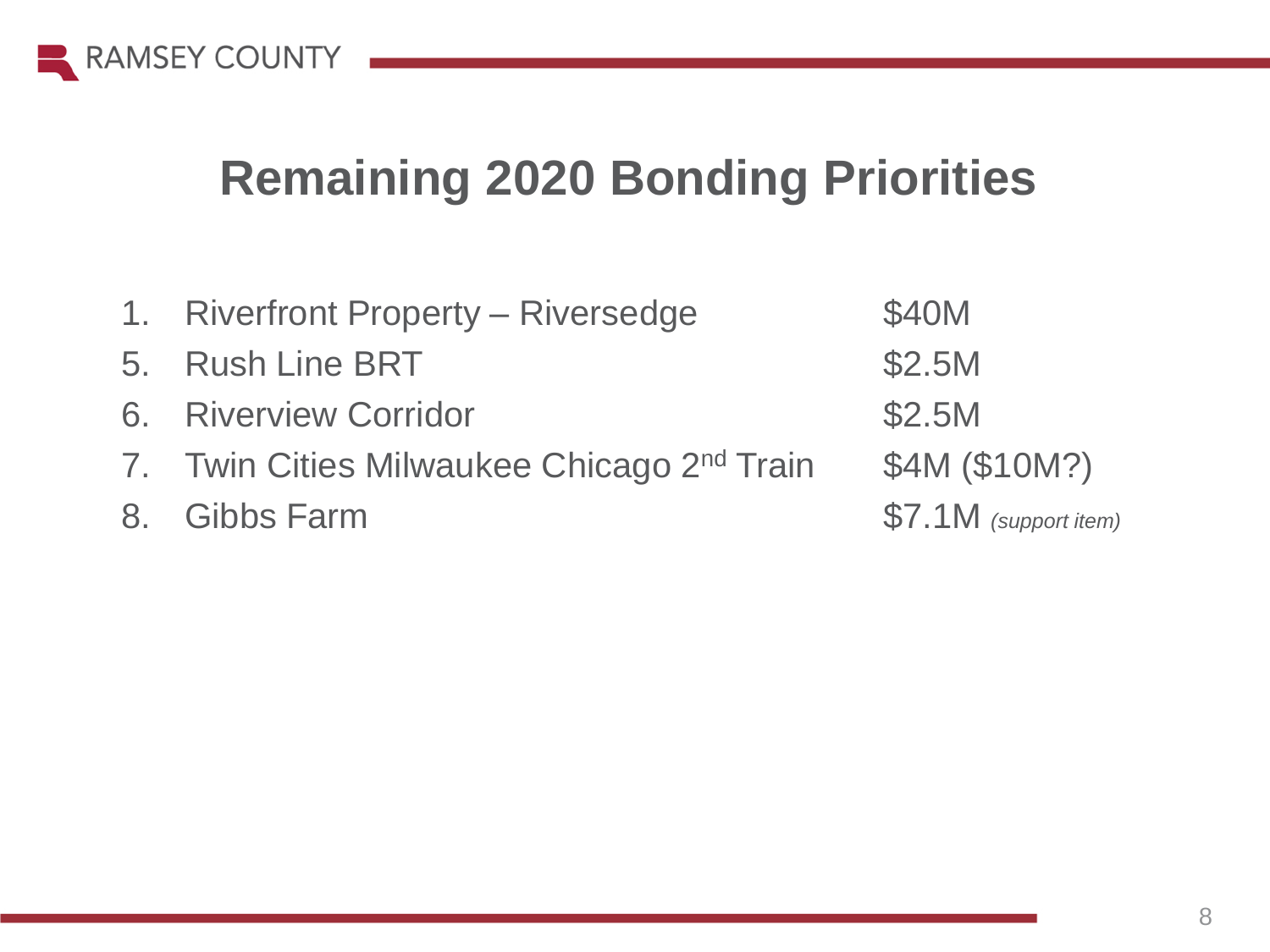

## **2021 Recommended State Priorities**

- o Protect existing county funding streams and waivers
- o Housing stability (affordability and homelessness)
- o Addressing racial disparities (more specific?)
- o Criminal justice reform
- o Advancing Ramsey County bonding project needs
- o Other?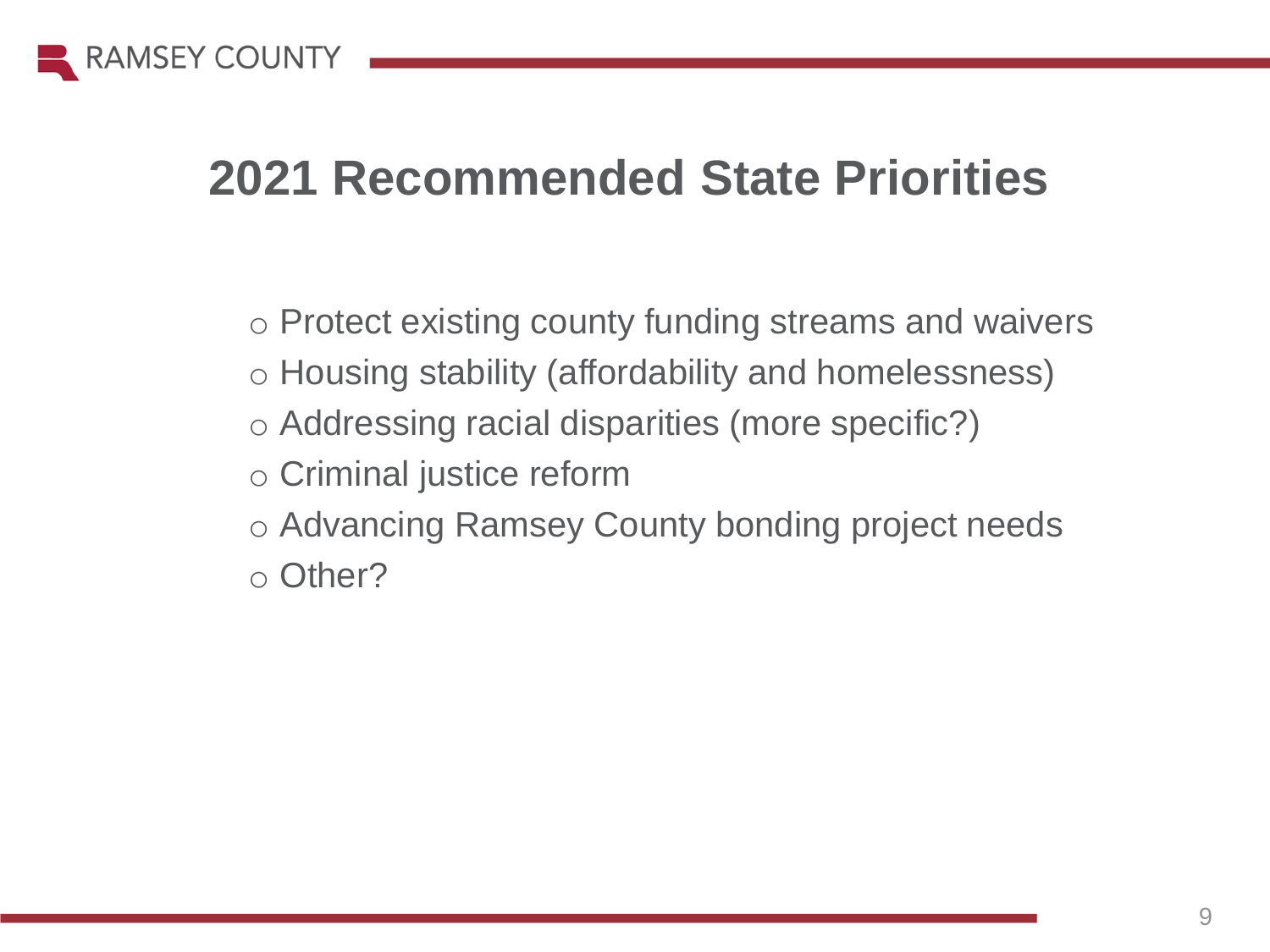

# **2020 State Platform Discussion (See attachment.)**

November 10th, 2020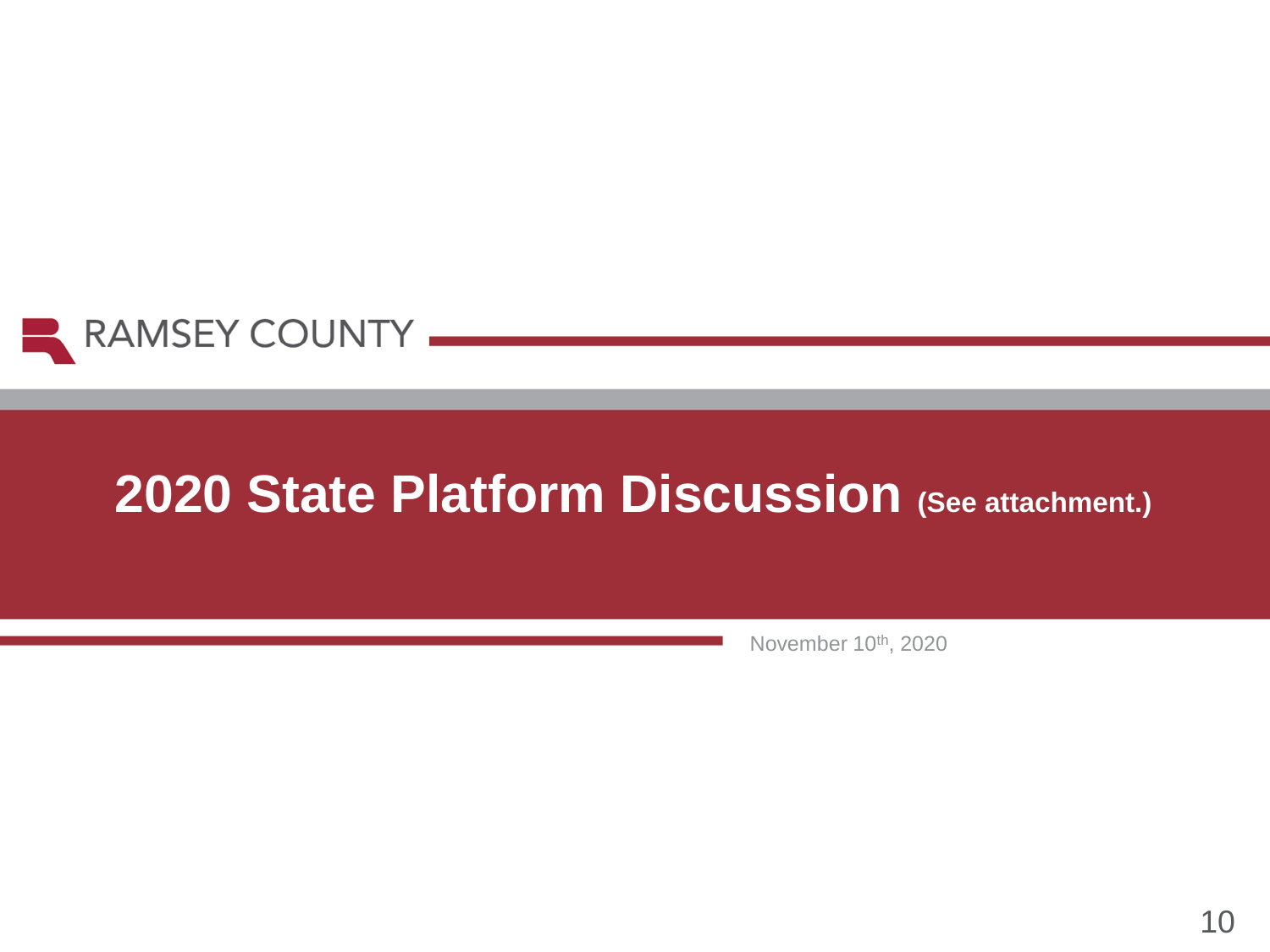

# **Federal Outlook**

November 10th, 2020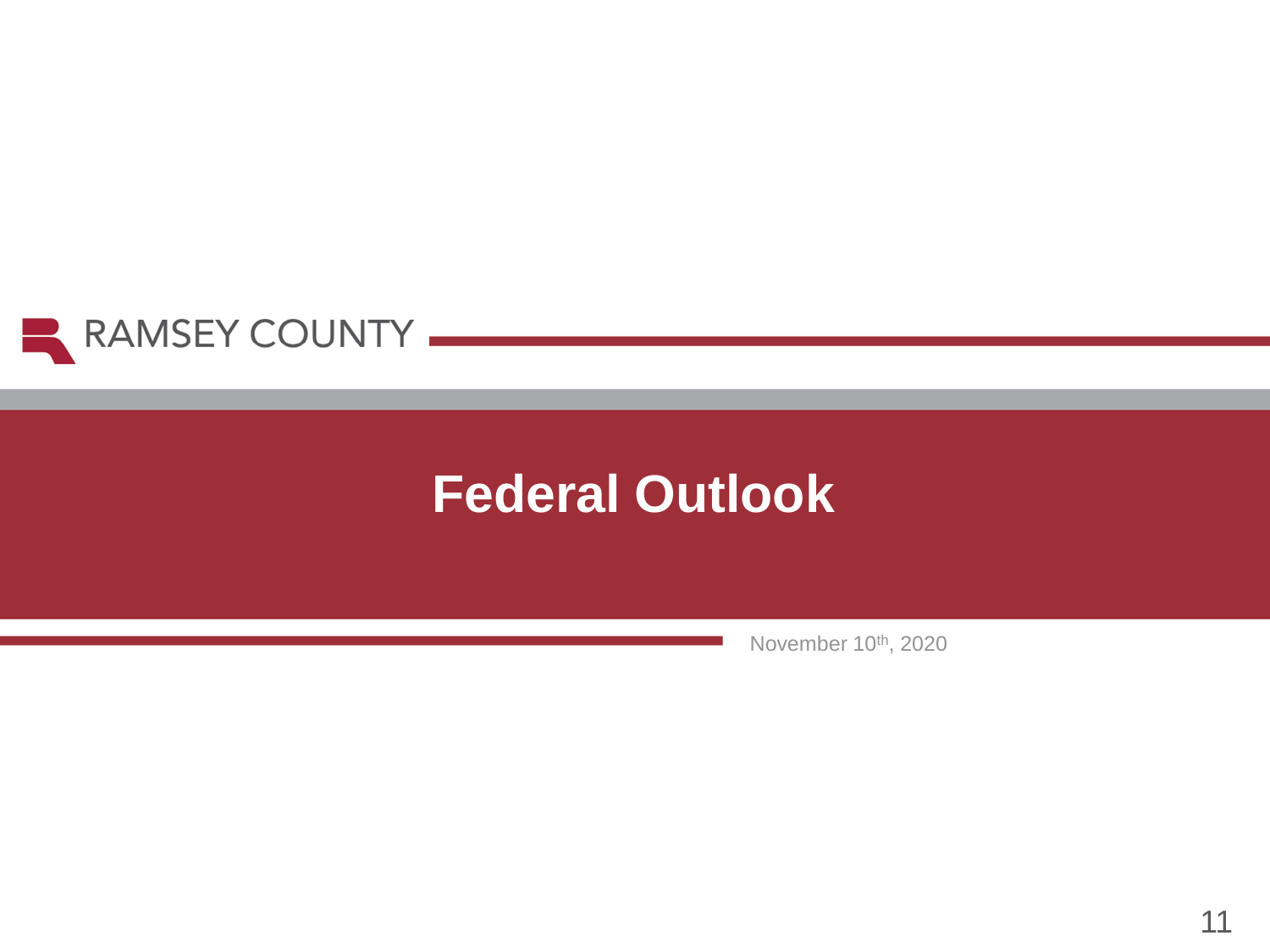

## **Federal Platform**

- 2020 major recommended initiatives:
	- Protect major human services funding streams that support critical services for children and vulnerable adults.
	- Continued healthcare access for low and moderateincome populations.
	- Reauthorize transportation infrastructure funding.
	- Explore federal funding opportunities for Riversedge.

**2021 Discussion:** CARES funding, other recovery for Ramsey County, Supreme Court case on Affordable Care Act?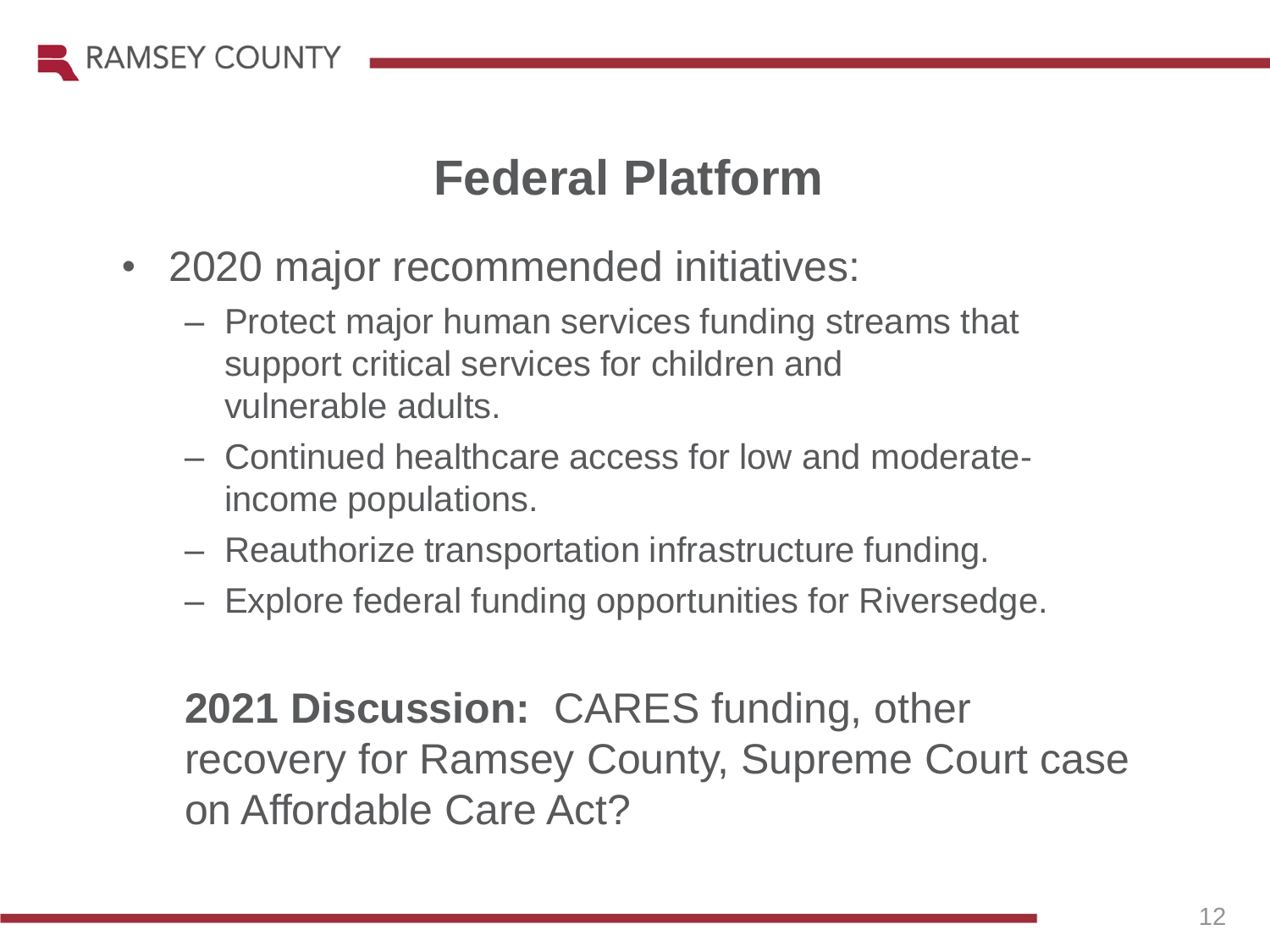

# **2021 Federal Platform Discussion (See attachment.)**

2021 Federal Platform Discussion (See attachment.)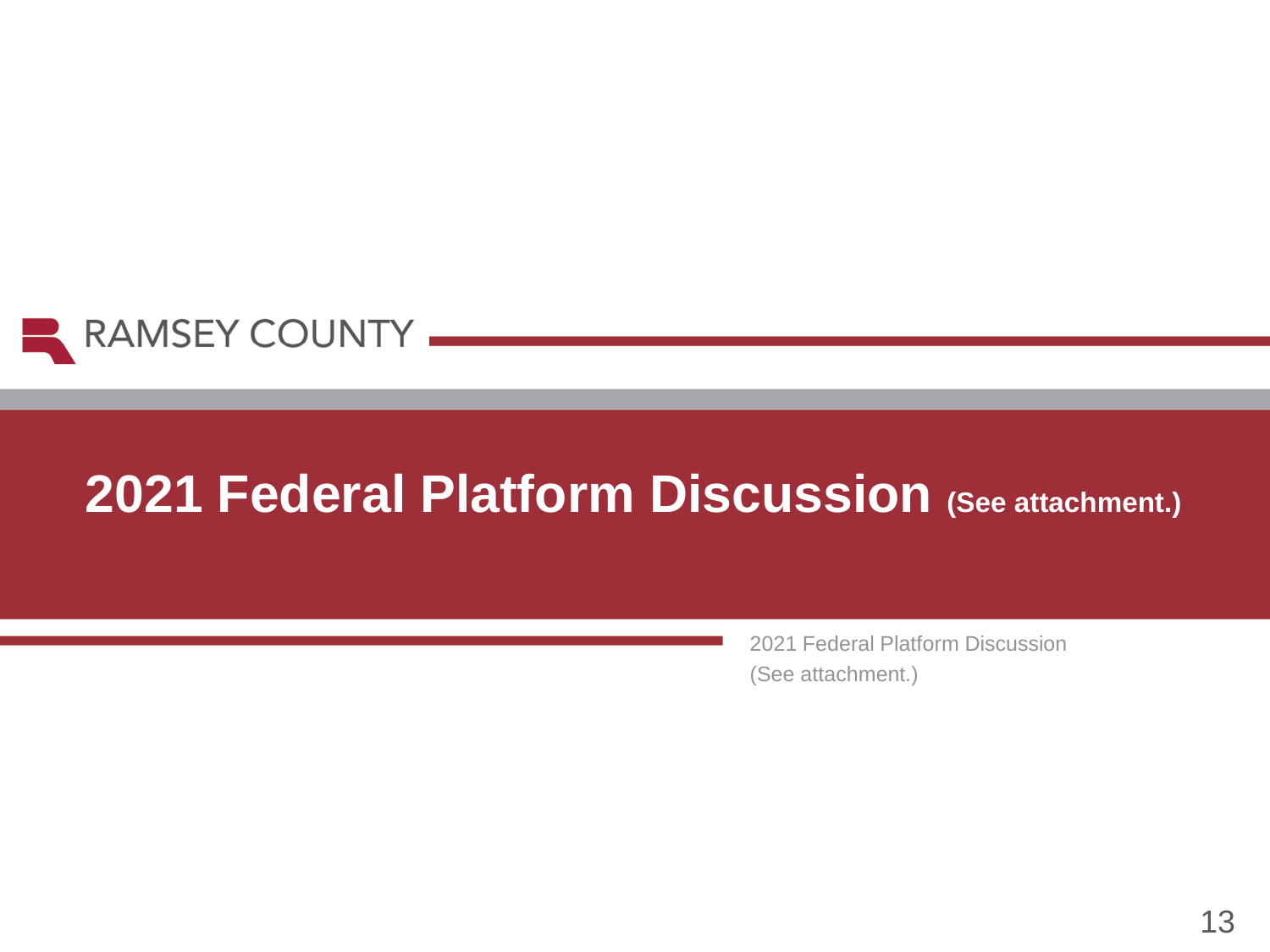

# **Next Steps for Platform Development & Rollout**

- Meet with commissioners and staff to review updated positions.
- **December 1** Legislative Committee of the Whole.
- **December 15** Final approval of platforms by Board.
- **Early January** Official Ramsey County State Legislative Delegation meeting.
- **January 5th** Session starts.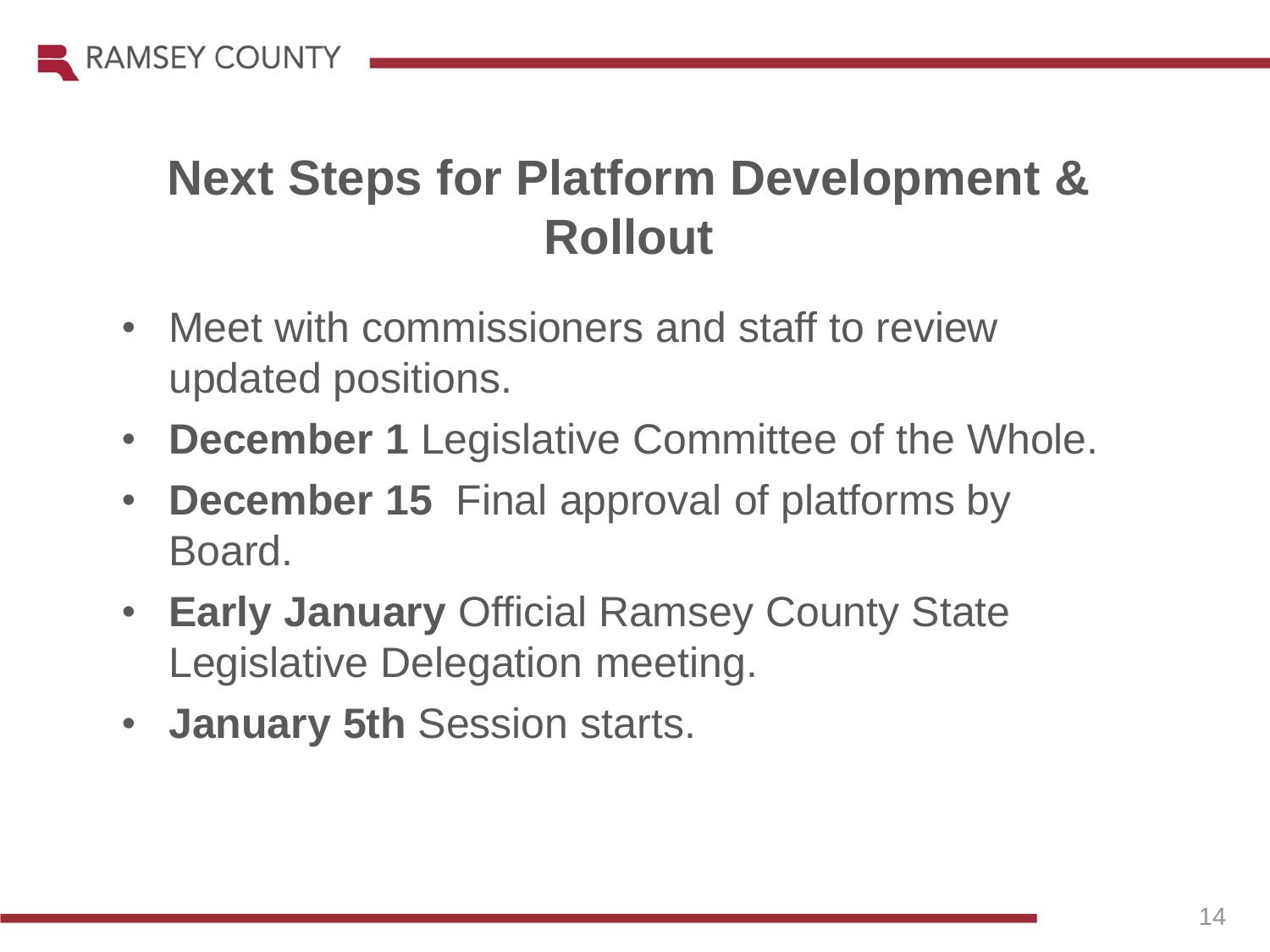| <b>Residents</b><br><b>First</b><br><b>Ramsey County</b><br>supports<br>improvements in<br>service delivery<br>and facilities,<br>with an emphasis<br>on engaging<br>residents and<br>employees,<br>process<br>efficiency,<br>innovative<br>technology and<br>accessibility. | <b>Data Practice and Privacy Reforms (JCO)</b><br>Maintain flexibility in local governments' data retention schedules and reporting<br>$\bullet$<br>requirements to avoid overwhelming local technical capabilities.<br>Consider local costs and improved public access when considering data practice<br>$\bullet$<br>updates.<br>Address the use of intentionally disruptive and expensive data requests that<br>$\bullet$<br>provide little or no public benefit.<br><b>Eminent Domain Revisions (JCO)</b><br>• Extend the required filing period for eminent domain valuation challenges to 45<br>days to give counties the opportunity to amend offers and promote settlements<br>while reducing litigation costs.<br>Tie interest rates for eminent domain awards to the US Treasury Bill secondary<br>$\bullet$<br>market and establish parameters for attorney's fees to further reduce public<br>costs.<br><b>Repayment of Misappropriated Medicaid Funds (MF)</b><br>Hold counties harmless for DHS overpayment of approximately \$9M in Medicaid<br>$\bullet$<br>funds for chemical health services.<br>Ensure state compliance with federal background check requirements for staff at<br>childcare facilities that endanger Title IV-E reimbursements.<br><b>DHS Waiver Extensions (MF)</b><br>Continue health and human services waivers that demonstrate administrative<br>efficiency and improve outcomes and service delivery.<br><b>Funding for Libraries (JCO)</b><br>Increase Regional Library Basic System Support to \$17M to enhance free access to<br>$\bullet$<br>online digital resources and database services for Ramsey County Residents.<br>Support Library Construction and Remodeling grants to help fund safety and<br>$\bullet$<br>construction and renovations at the Ramsey County libraries. Library in<br>Maplewood.<br>Maintain Arts & Cultural Heritage Legacy funding for regional public library<br>systems to support arts, arts education, and arts access, and to preserve<br>Minnesota's history and cultural heritage. | inclusive<br>government.<br><b>A Holistic</b><br><b>Approach to</b><br><b>Strengthening</b><br><b>Families</b><br><b>Ramsey County</b><br>supports listening<br>to families'<br>needs,<br>understanding<br>needs and<br>providing non-<br>traditional<br>services and | <b>Criminal Justice Reform (MI</b><br><b>Support POCI Caucu</b><br>prosecution of office<br>accountability and t<br>excellence; partners<br>community trust and<br><b>Guaranteed Basic Income (I)</b><br>Support guaranteed<br>unconditional cash p<br>toddlers, income ins<br><b>African American Family P</b><br>• Support AAFPA leg<br>services to accomn<br>strengths to remed<br>foster care and oth<br><b>Families First (MF)</b><br><b>Support Families Fi</b><br>Title IV-E funds to f<br>support networks a<br>compounding the t<br><b>Court-Appointed Counsel</b><br>Require judges to a<br>protection cases to<br>court proceedings.<br><b>Childcare Reforms (MF)</b><br>Support childcare I<br>promote improved<br>Implement refinem<br>$\bullet$<br>requirements to fo<br>Support state com<br>requirements from |
|------------------------------------------------------------------------------------------------------------------------------------------------------------------------------------------------------------------------------------------------------------------------------|-----------------------------------------------------------------------------------------------------------------------------------------------------------------------------------------------------------------------------------------------------------------------------------------------------------------------------------------------------------------------------------------------------------------------------------------------------------------------------------------------------------------------------------------------------------------------------------------------------------------------------------------------------------------------------------------------------------------------------------------------------------------------------------------------------------------------------------------------------------------------------------------------------------------------------------------------------------------------------------------------------------------------------------------------------------------------------------------------------------------------------------------------------------------------------------------------------------------------------------------------------------------------------------------------------------------------------------------------------------------------------------------------------------------------------------------------------------------------------------------------------------------------------------------------------------------------------------------------------------------------------------------------------------------------------------------------------------------------------------------------------------------------------------------------------------------------------------------------------------------------------------------------------------------------------------------------------------------------------------------------------------------------------------------------------------------------|-----------------------------------------------------------------------------------------------------------------------------------------------------------------------------------------------------------------------------------------------------------------------|-------------------------------------------------------------------------------------------------------------------------------------------------------------------------------------------------------------------------------------------------------------------------------------------------------------------------------------------------------------------------------------------------------------------------------------------------------------------------------------------------------------------------------------------------------------------------------------------------------------------------------------------------------------------------------------------------------------------------------------------------------------------------------------------------------------------------------|
| <b>Racial and</b><br><b>Health</b><br><b>Equity</b><br><b>Ramsey County</b><br>supports<br>deconstructing<br>systemic and<br>organizational<br>barriers to create<br>fairer, more                                                                                            | <b>Increased Healthcare Access (MF)</b><br>Continue to preserve coverage for dependents up to age 26, prohibit the denial of<br>$\bullet$<br>coverage for preexisting conditions and the use of lifetime caps for coverage.<br>Address racial disparities in healthcare access, quality and outcomes.<br>$\bullet$<br>Enhance Medicaid asthma services for children and their families by providing<br>$\bullet$<br>home assessment, allergen-reducing equipment and parental education.<br>Increase METS funding to develop needed technological improvements that help<br>$\bullet$<br>county financial aid workers address eligibility updates, increased demands for<br>services and the addition of state-mandated data matching activities.<br><b>Community Mental Health Placements (MF)</b><br>Develop additional community-based mental health placement options and<br>services to shorten stays in state facilities and reduce costs after inpatient care is<br>no longer necessary.<br><b>Equal Rights Amendment (JCO)</b><br>Support the ratification of the ERA to bolster pay equity, domestic violence laws<br>$\bullet$<br>and pregnancy discrimination protections, among other equity goals.                                                                                                                                                                                                                                                                                                                                                                                                                                                                                                                                                                                                                                                                                                                                                                                                                                                       | opportunities<br>that promote<br>wellbeing for<br>infants, children,<br>youth and their<br>families.                                                                                                                                                                  | loss of federal fund<br>Maximize the use o<br>waitlist changes th<br>essential work-rela<br><b>Child Support Reforms (MF)</b><br>Clarify ambiguities a<br>modified in child sup<br>get their child suppe<br>statutes.<br>Align language with<br>when a child is not li<br>Update child suppor<br>lower incomes oblig<br>Eliminate Stop charg<br>obligators parents fr<br>to support the child                                                                                                                                                                                                                                                                                                                                                                                                                                 |

### **Criminal Justice Reform (MF)**

I Caucus legislation that further reform the investigation and of officer-involved deaths and wrongful actions; increases police ty and transparency; raises standards of conduct and supports officer artners officers with the communities they serve; repairs and builds crust and enhances community-centered public safety.

### **come (MF)**

ranteed income demonstration projects to understand the impact of al cash payments on early childhood development of infants and ome instability and financial well-being.

### **Algerican Act (MF)**

FPA legislation encouraging county case management and support accommodate cultural differences, address challenges and build on o remedy the disproportionate placements of children of color into and other out-of-home displacements.

milies First legislation allowing states and counties to use federal Inds to focus child protection efforts on engaging families, building tworks and providing culturally informed services that help avoid ng the trauma out-of-home placements often cause.

### **Counsel for CHIPs Cases (MF)**

lges to appoint counsel to all parents and caretakers involved in child cases to enhance the rights and stability of at-risk families during

Idcare licensing practice improvements to simplify rules and proved relations between providers and regulators.

refinements to training, county liability insurance and other rts to foster best practices in all childcare settings.

te compliance with background study and minimum provider its from the Federal Child Care Block Grant of 2014 to prevent the ral funding.

he use of all available childcare subsidy funds through strategic nges that allow more families who have not used MFIP to access ork-related support.

### **Child Support Reforms (MF)**

guities and errors to help families get their child support orders child support reforms adopted in consistent with 2016 to help families d support orders modified to fit new parenting expense adjustment

ge with the law's legislative intent related to one-parent support is not living with either parent with the law's legislative intent. support guidelines to address inequities that require parents with es obligators to pay higher percentages of their earnings. op charging interest on past-due child support to help keep paying arents from going deeper in debt and allow all payments to go directly the child<del>, most of whom make less than \$10K/year, catch up and to</del>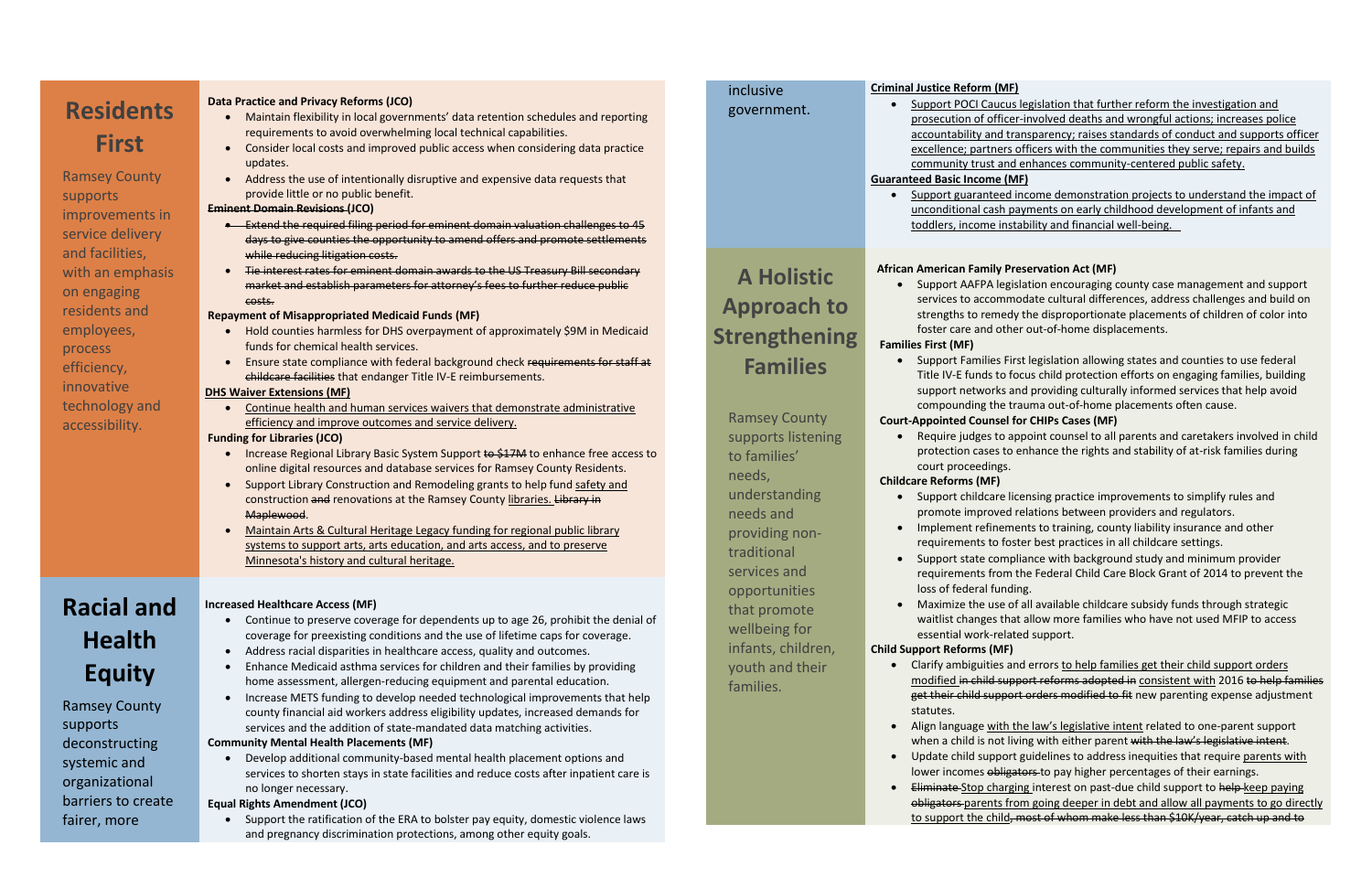simplify the automated child support enforcement system's calculation of fluctuating monthly payments.

- Allow discretion in making reports of reporting arrears to the Credit Bureau to prevent poor negative credit ratings from exasperating adding to families' financial difficulties challenges and untimely reporting from producing inaccuracies.
- Provide flexibility in the collection of collecting child support and other cost-ofcare funds when a child is in foster care to avoid intensified reduce financial instability for families in crisis and lower decrease collection costs.

### with district courts.

 Make civil commitment statute more responsive to defendants experiencing mental illness and provide funding for competency restoration to ensure those who are not civilly committed are referred to mental health services and those who are can transfer to state facilities in a timely manner.

### **Justice System Outcomes**

Ramsey County supports policies that align justice system transformation with state and community values.

#### **Civil Commitment and Competency Reforms (MF)**

#### **Probation Reforms (MF)**

 Cap probation lengths to five years or similar outcome-based time limits to address racial disparities and give offenders the best shot at positive community and family involvement while improving public safety and saving taxpayer dollars.

• Support legislation that gives those who have become permanently or temporarily ineligible for some licenses, employment or housing a means to apply for a restoration of their rights and notifies individuals when they are criminally charged, and again when they are sentenced and released, about the sanctions that apply to them.

#### **Extension of Post-Conviction Relief (MF)**

 Extend the current two-year post-conviction relief time limit for immigrants who face deportation proceedings or are otherwise unable to apply for immigration benefits due to improper, defective or outdated misdemeanor convictions.

#### **Felon Voting Rights (MF)**

 Clarify the reestablishment of voting rights for felons who have served their time and are not living, working and paying taxes in their home communities so they do not have to complete extensive probationary periods before they are able to vote.

#### **Gun Safety (MF)**

- Support mandated background checks for all firearm purchases to reduce firearmrelated crime.
- Provide a legal means for families and others to initiate the temporary seizure of firearms from an individual who is exhibiting erratic and violent behavior.

• Support efforts to align local, regional and statewide investments for workforce development training programs to ensure the unique needs of businesses are met while supporting job seekers with career pathways needed to obtain family sustaining wage and benefits. that supply the diverse, skilled workforce needed to successfully compete in the global marketplace.

#### **Uniform Collateral Consequences of Conviction Act (MF)**

• Dedicate sufficient adequate, ongoing and predictable state funding to provide workforce programming targeted to those who are underemployed, underemployed, or under-represented in the workforce as a means to reduce disparities and to promote a diverse and inclusive workforce. leverage the state's active employer leadership and harness state and local workforce efforts. **Flexibility for SNAP Employment and Training Programs (MF)**

#### **Community Corrections Statutory Clean Up**

 Update Ramsey County governing statute to conform its community corrections administrative structure with other counties and give the county sole authority

over its corrections department while acknowledging its continued collaboration

#### **Fines & Fees (MF)**

 Increase flexibility to waive fines and fees charged in the criminal justice system. Remove the requirement to suspend drivers licenses for failure to pay. Eliminate harm to community caused by the cash bail system by allowing the use of a risk assessment tool to release individuals back into the community if they are

- 
- determined not to be a risk to society.

### **Economic Competitiveness and Inclusion**

Ramsey County supports strategies that advance economic competitiveness and inclusiveness by creating greater prosperity and opportunity for all.

#### **State-Local Fiscal Partnership (JCO)**

 Maintain County Program Aid (CPA) with indexing funding and increasing the base appropriation after the COVID-19 economic recovery.

Consider a 2021 omnibus bonding bill that addresses the backlog of the state's

- 
- growing public infrastructure's needs.

#### **Regional Workforce Investments (JCO)**

 Address existing economic, racial and gender disparities, especially among Black, Indigenous, and People of Color and Native communities, by coupling training and education with equity efforts in housing, transportation, childcare and other

- 
- stabilizing factors.
- 

 Make participation in SNAP Education and Training Programs voluntary so that local programs can strategically match these vital support services to specific

- participants.
- **Transportation Funding (JCO)**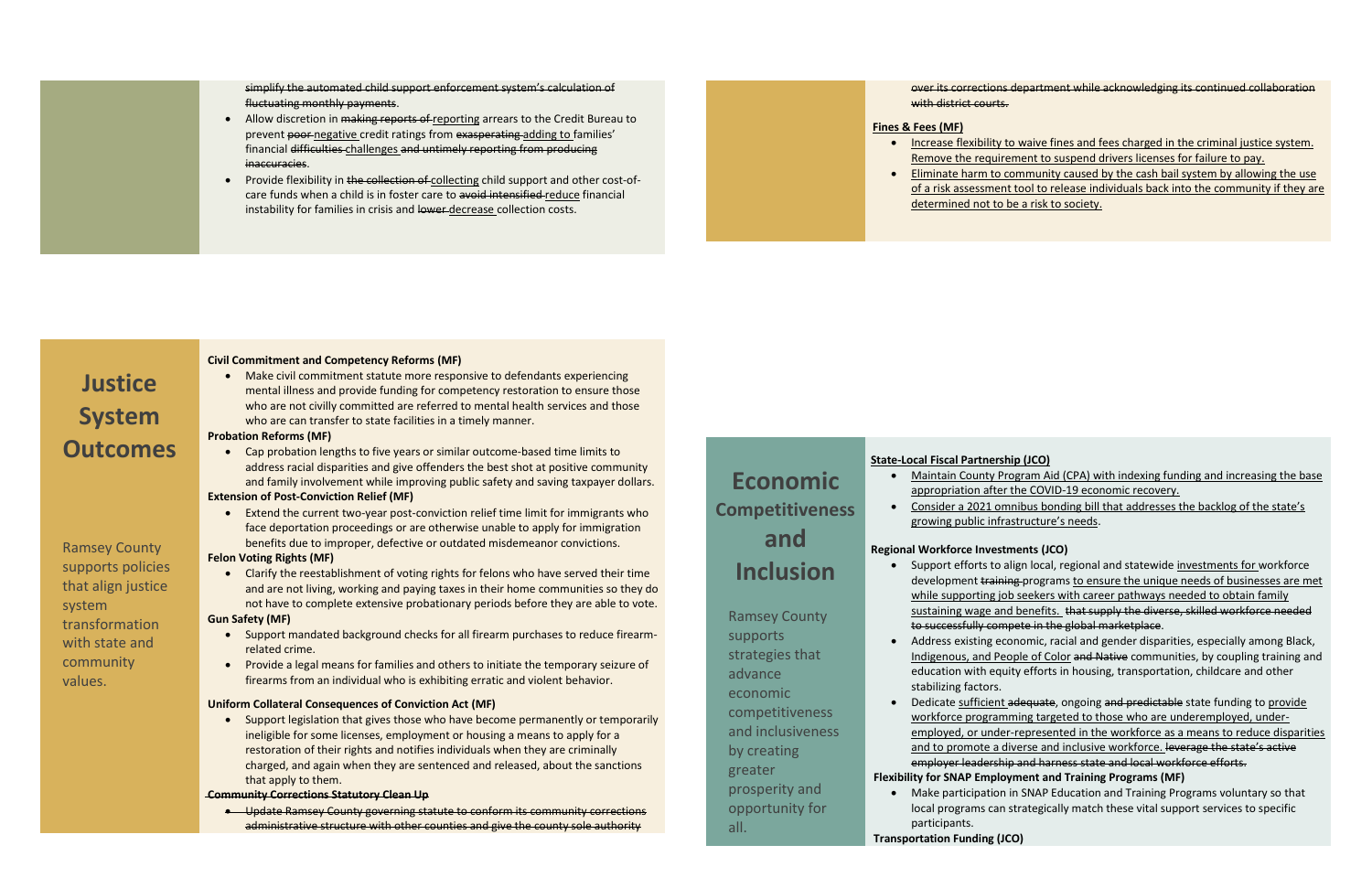- Support statewide transportation funding that adequately invests in the long-term sustainability of local communities and addresses deferred basic maintenance, safety concerns, mounting congestion and missed economic growth opportunities for businesses and commuters.
- Amend the Motor Vehicle Leased Sales Tax to include Ramsey and Hennepin Counties as recipients so revenues can be spent in the metro-area counties where most funds are collected.
- Invest in MnDOT's Local Bridge Replacement and Local Road Improvement Programs to fund the replacement, rehabilitation or removal of deficient bridges on the local road systems and for the construction or reconstruction of local roads.
- Support the UP Railroad/BNSF Railway Grade Separation project adjacent to Westminster Junction to the east of downtown Saint Paul, which has been identified as a critical junction for addressing regional rail line congestion.

- Increase funding for affordable housing and housing programs focused on specific populations in need of additional assistance, including those experiencing mental illness, or other disabilities, individuals with criminal records, large families, veterans and those who are homeless.
- Create a dedicated fund for the development of affordable housing that enrolls private investors into the production of affordable housing to benefit local businesses, creates jobs and contributes to the overall growth of the economy.
- Expand Housing Support Demonstration capacity to include all seven metro-area counties to increase access to Housing Support for traditional rental assistance and support services for people experiencing homelessness.

### **Housing Stability**

Ramsey County supports programs that provide access to safe, healthy, stable and accessible housing options for all residents.

#### **Affordable and Stable Housing (JCO)**

#### **Federal Identification Numbers for Homestead Applications (JCO)**

 Allow use of FINs in lieu of Social Security numbers on homestead classification applications to expand access to Minnesota's Property Tax Homestead Credit Refund.

#### **Interest Rates on Tax Forfeited Property (JCO)**

 Allow flexible interest rates on contracts for deed on tax forfeited properties to reduce barriers for low-income families interested in purchasing or repurchasing these properties and provide a low-barrier pathway to homeownership for those with more modest incomes.

#### **Eviction Protections** *(language TBD)* **(JC0)**

 $\bullet$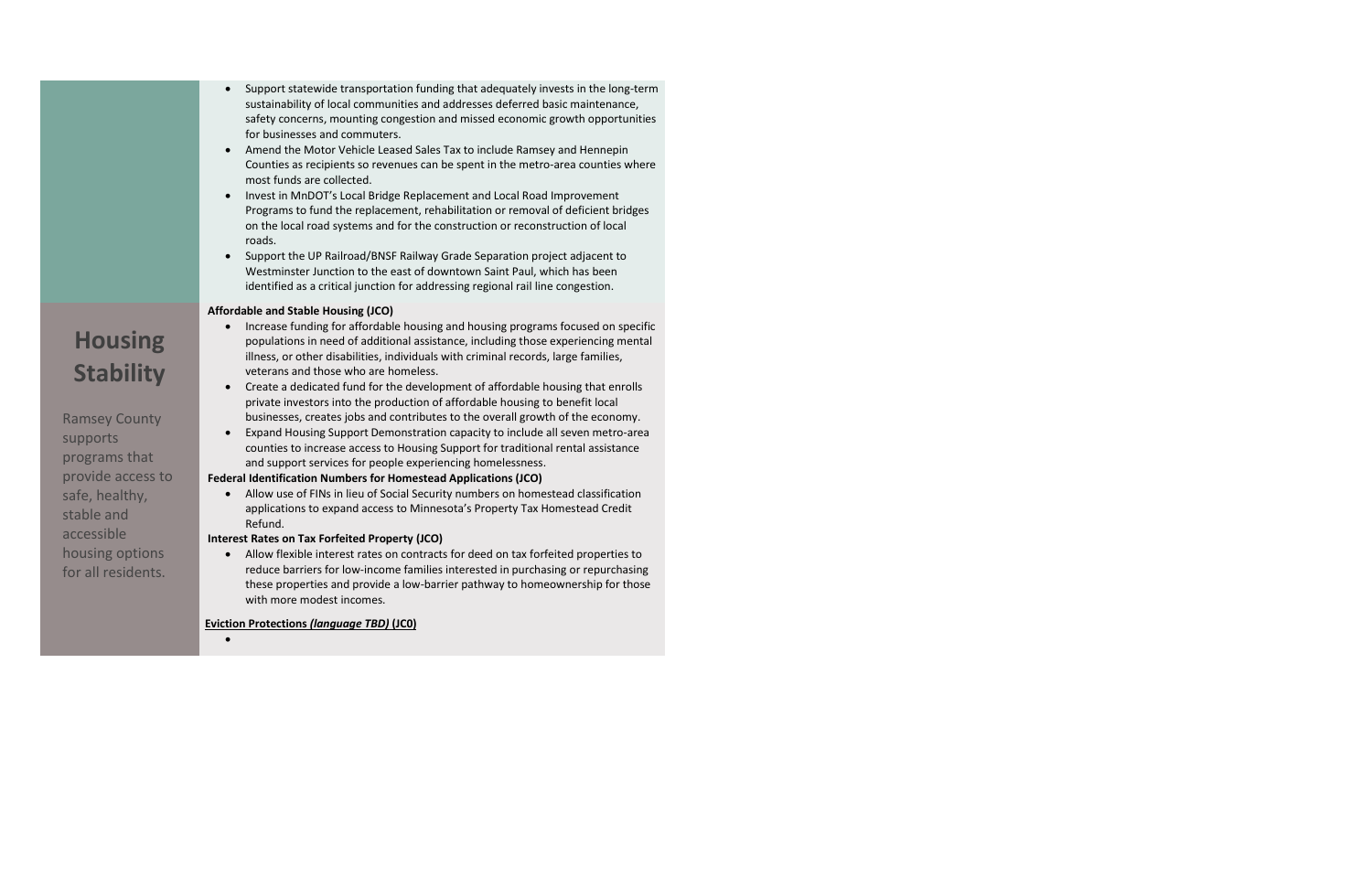### **Racial and Health Equity**

Ramsey County supports deconstructing systemic and organizational barriers to create fairer, more inclusive government.

#### **Protect Basic Human Rights of Immigrants (MF)**

Oppose increased efforts to discourage immigrants from accessing public assistance, such as housing, medical assistance, basic cash support and law enforcement protection. Inhibiting immigrants through fear or threat of consequence when they need services deprives them of access and denies them the opportunities to build stable lives for themselves, their families and to contribute to the communities in which they live. Further, Deferred Action for Childhood Arrivals (DACA), Temporary Protected Status (TPS), Deferred Enforced Departures (DED) and access to legal representation continue to be unresolved pressing issues for immigrants and the communities in which they live.

#### **Affordable Care Act (ACA) (MF)**

**Resiliency** Land and Water Conservation Fund Act (LAWCON) (MF)<br>
Provide continued funding through the Land and Water Conservation Fund. In 1964, LAWCON was established to provide grants for outdoor recreation projects and to

Protect essential provisions of the ACA, including coverage for pre-existing conditions, dependent coverage until age 26, no limits on annual/lifetime coverage, no-cost coverage for preventative care, and the mandate for individual coverage. Support the local-state-federal partnership structure for financing health care access and oppose measures that shift federal and state costs to counties. This law has proven effective in significantly expanding access to insurance to more low and moderate-income families and individuals. Ramsey County supports premium assistance to help keep the cost of insurance within reach.

#### **ERA Ratification (JCO)**

Ratify the Equal Rights Amendment to provide equal protection under federal law to all people, regardless of gender. The ERA amendment would bolster pay equity, domestic violence laws and pregnancy discrimination protections, among other equity goals. **Medicaid Services Financing (MF)**

#### Enhance flexibility in the Medicaid program to support local care systems. Preserve the ability to match local funds and receive targeted supplemental payments and bolster the federal-state-local partnership structures for Medicaid services.

Ramsey County supports policies that are responsive to changing environmental, economic and social conditions. develop and redevelop parks. To date, Ramsey County has received nearly \$1 million

### from LAWCON for park projects. **Clean Water (MF)**

Support investment and funding for infrastructure improvements relating to any contamination of water systems, as well as improved corrosion control, lead monitoring and public notification of contaminants in public drinking water. Support improvement of storm water, wastewater and drinking water infrastructure. **Recycling and Energy (MF)**

Increase investments in sustainable and renewable energy. Environmental concerns, particularly climate change, bring waste generation, recycling and energy production into sharp focus. With international recycling markets stalling, federal efforts are necessary to incentivize industry to invest in innovative recycling practices and to spur communities and individuals to reduce waste and engage more intently in local and national recycling practices. **Mental Health (MF)**

Support consistent funding for mental health services provided through the Substance Abuse and Mental Health Services Administration, as well as legislation that will increase Ramsey County's ability to provide local systems of care. Funding for the Community Mental Health Services (CMHS) block grant should be funded at current levels or increased to rise with demand for services.

### **A Holistic Approach to Strengthening Families**

Ramsey County supports listening to families' needs and providing non-traditional services and opportunities that promote wellbeing for infants, children, youth and their families.

## **Social Services Block Grant Funding (SSBG) (MF)** child abuse prevention.

Maintain or increase SSBG block grants at the current funding level. SSBG supports services such as adult protective services, special needs childcare, child welfare and

#### **Supplemental Nutrition Assistance Program (SNAP) (MF)**

Preserve the SNAP program to address hunger and food security issues for no and low-income residents. Given the recent efforts by the White House to eliminate or reduce eligibility through rule, it is increasingly important to voice strong support for services that address basic human needs, such as food security. SNAP provides food assistance to nearly 63,000 low-income families in Ramsey County. The SNAP Education and Training program, which provides support services (such as childcare and transportation) to SNAP-enrolled students, is a central component to helping families achieve and maintain economic stability.

#### **Temporary Assistance for Needy Families (TANF) (MF)**

Increase investment in TANF. TANF funds are a major component of the Minnesota Family Investment Program (MFIP), which provides financial assistance to nearly 18,000 low-income Ramsey County families. TANF also helps pay for childcare assistance for MFIP families and supports county employment services.

**Families First (Title IV-E) (MF)**

Implement Full funding and roll-out of the Families First promises to address longstanding issues with state and county child protection and foster care systems, including racial disparities of out-of-home placements. Enriching financial support for prevention, wrap-around services that are culturally attuned is essential to improvements in the nation's child protection and family support programs.